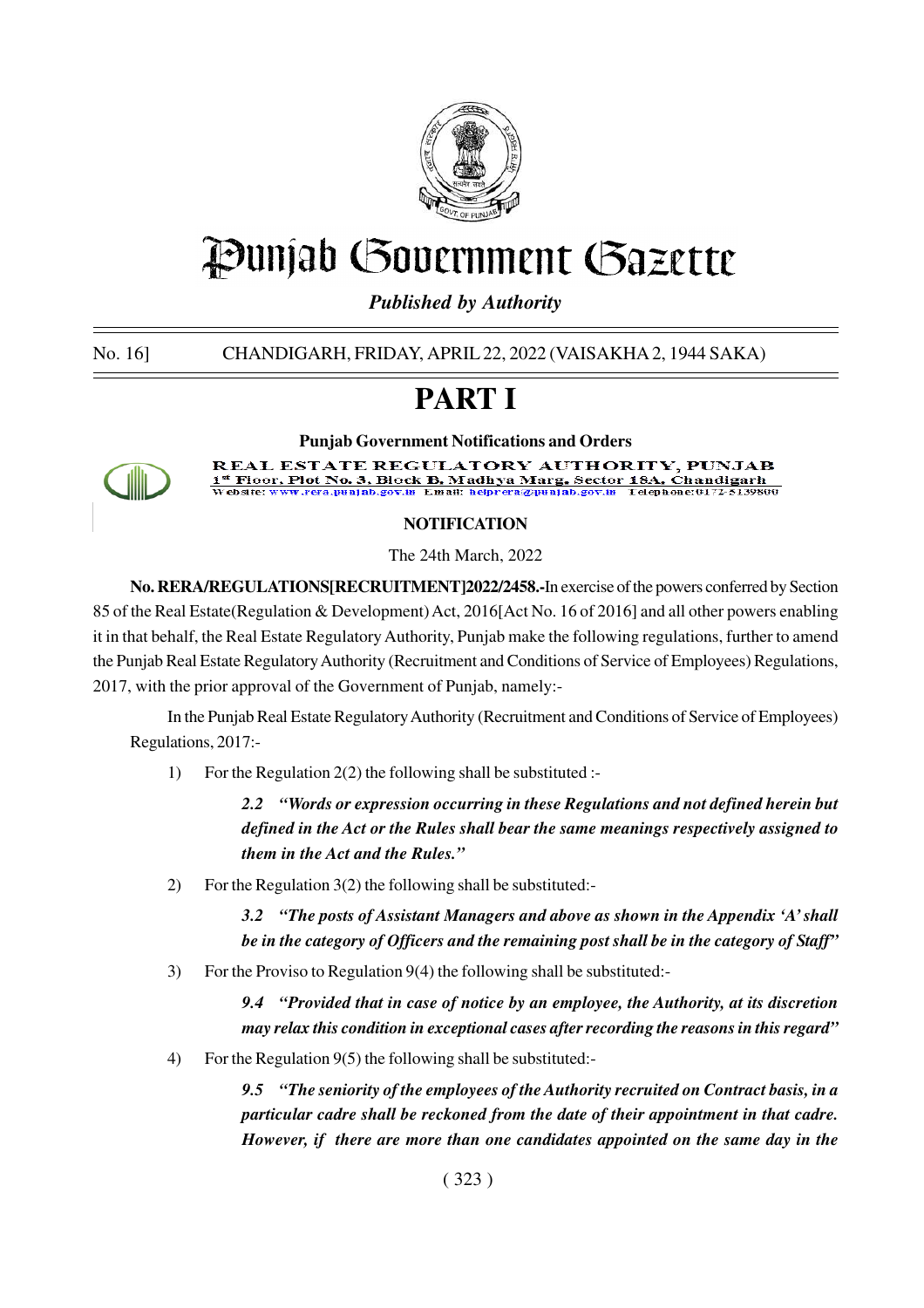*same cadre, their seniority shall be based on their respective placement in the merit list; and if where more than one candidate have the same merit, then the seniority shall be based on the date of birth of the candidates.*

*Further provided that such date shall be reckoned as the date of appointment in the Authority, in case of employees who are already in service with the Authority, prior to the formulation of these Regulations."*

5) The Appendix 'A', 'B' and 'C' shall be substituted as per attached as Annexure I, II and III, respectively.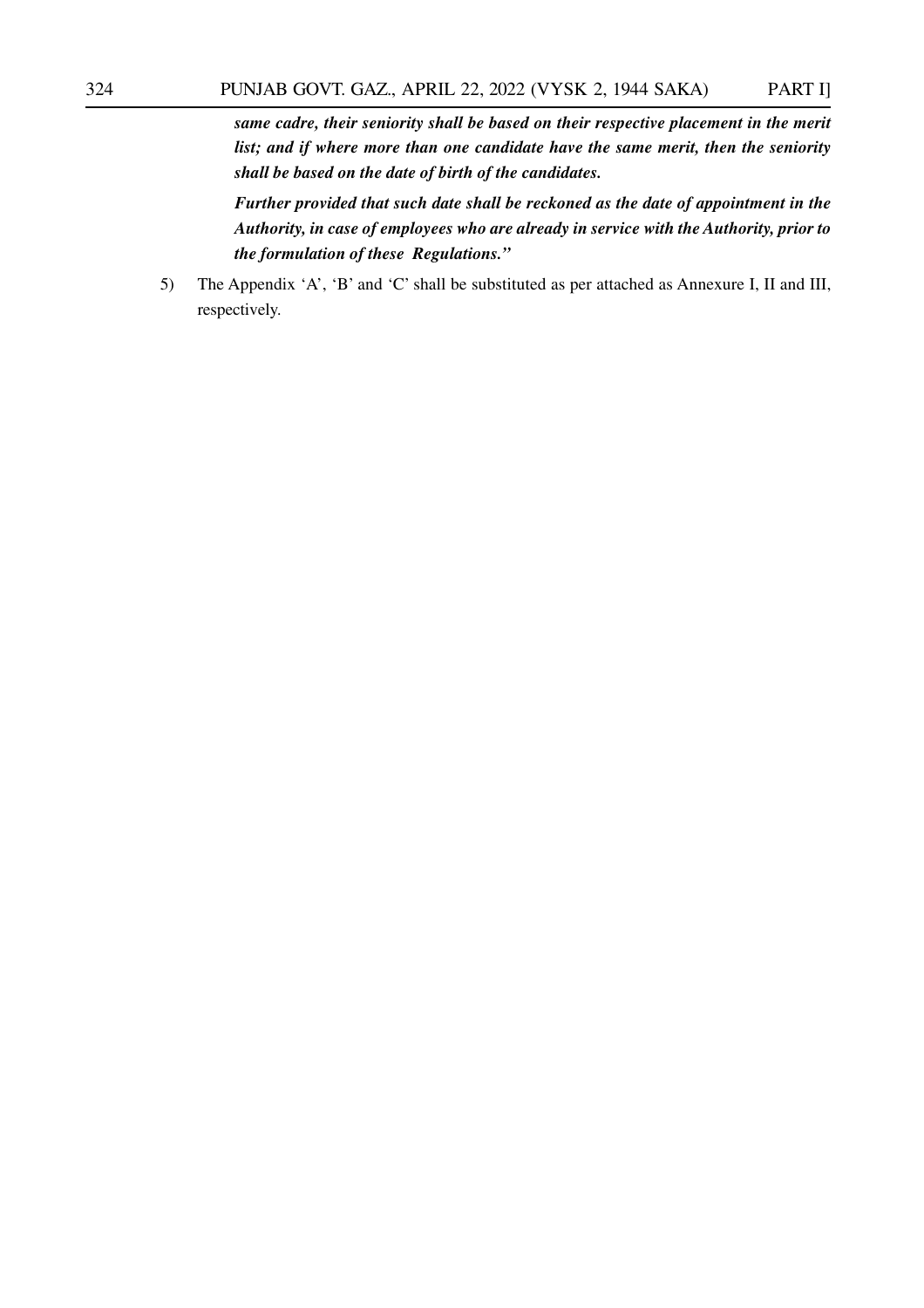## **Annexure-I**

# **APPENDIX- 'A'**

# Category of Employees and Sanctioned Strength

# (See Regulation 3)

| S.No. | <b>Designation of Post</b>                         | <b>Sanctioned Strength</b> |
|-------|----------------------------------------------------|----------------------------|
| 1.    | Secretary                                          |                            |
| 2.    | Manager (Projects and Regulations)                 | 1                          |
| 3.    | Manager (F & A)                                    | 1                          |
| 4.    | Manager(Legal)                                     | 1                          |
| 5.    | Manager (IT)                                       | 1                          |
| 6.    | Manager (Town Planning)                            | $\mathbf{1}$               |
| 7.    | Private Secretary                                  | 3                          |
| 8.    | Reader to Adjudicating Officer                     | 1                          |
| 9.    | Assistant Manager (Admn.)                          | $\overline{2}$             |
| 10.   | Assistant Manager (F&A)                            | 1                          |
| 11.   | <b>Assistant Manager(Legal)</b>                    | 1                          |
| 12.   | Executive (General)                                | 4                          |
| 13.   | Executive (Legal)                                  | 1                          |
| 14.   | Executive (Finance & Accounts)                     | 1                          |
| 15.   | <b>System Analyst</b>                              | $\mathbf{1}$               |
| 16.   | Programmer                                         | 1                          |
| 17.   | <b>Personal Assistants</b>                         | $\overline{4}$             |
| 18.   | <b>Executive Assistant to Adjudicating Officer</b> | 1                          |
| 19.   | Messengers                                         | 4                          |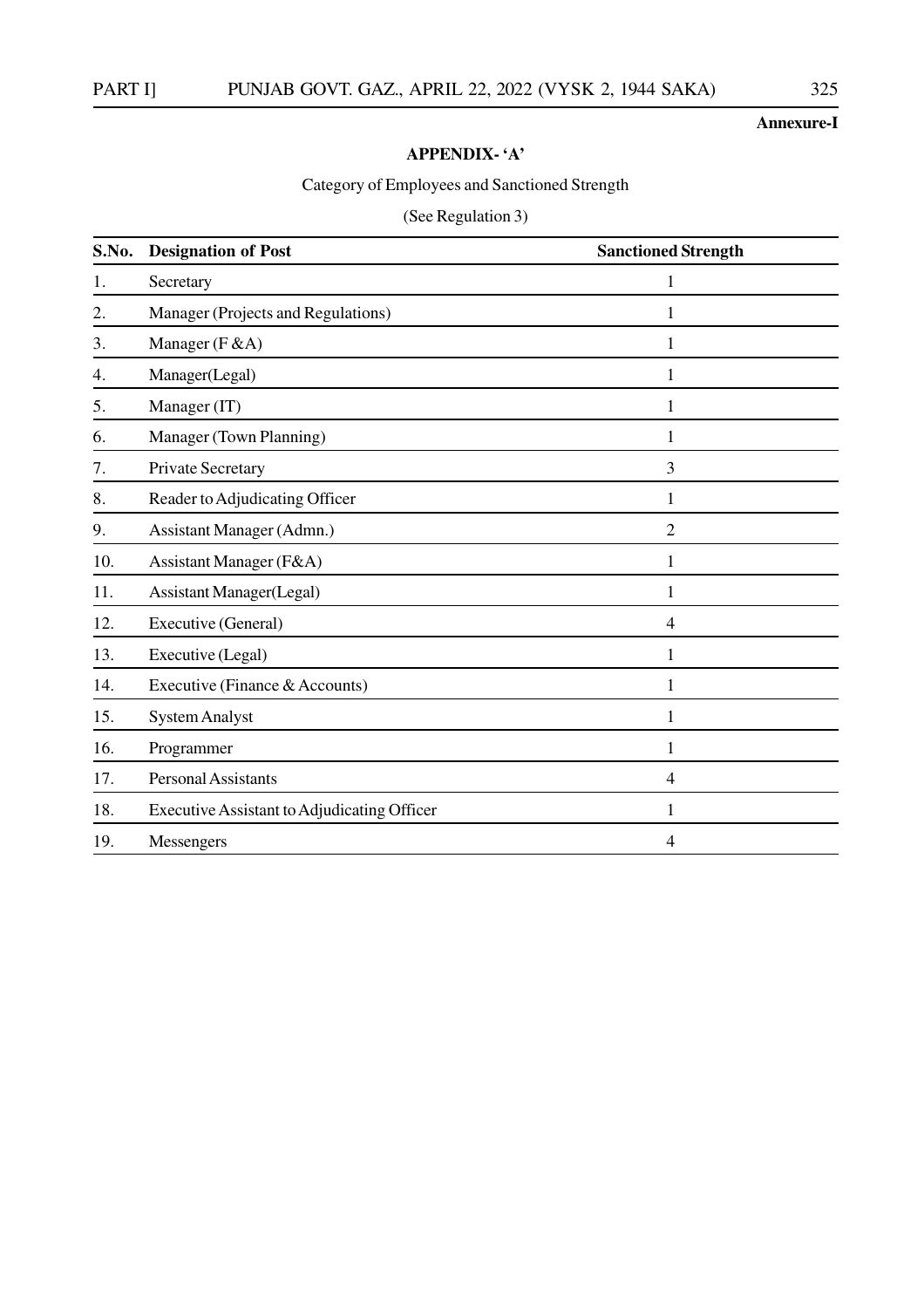# **Annexure-II**

#### **APPENDIX- 'B'**

# Remuneration of Employees

# (See Regulation 4)

| S.No. | <b>Designation of Post</b>                         | <b>Monthly Consolidated Remuneration</b> |
|-------|----------------------------------------------------|------------------------------------------|
|       |                                                    | (in Rs.)                                 |
| 1.    | Secretary                                          | 1,10,000/-                               |
| 2.    | Manager (Projects and Regulations)                 | 70,000/-                                 |
| 3.    | Manager $(F & A)$                                  | 70,000/-                                 |
| 4.    | Manager(Legal)                                     | 70,000/-                                 |
| 5.    | Manager (IT)                                       | 70,000/-                                 |
| 6.    | Manager (Town Planning)                            | 70,000/-                                 |
| 7.    | Private Secretary                                  | 55,000/-                                 |
| 8.    | Reader to Adjudicating Officer                     | 55,000/-                                 |
| 9.    | Assistant Manager (Admn.)                          | 55,000/-                                 |
| 10.   | Assistant Manager (F&A)                            | 55,000/-                                 |
| 11.   | <b>Assistant Manager</b> (Legal)                   | 55,000/-                                 |
| 12.   | Executive (General)                                | 45,000/-                                 |
| 13.   | Executive (Legal)                                  | 45,000/-                                 |
| 14.   | Executive (Finance & Accounts)                     | 45,000/-                                 |
| 15.   | <b>System Analyst</b>                              | 45,000/-                                 |
| 16.   | Programmer                                         | 45,000/-                                 |
| 17.   | <b>Personal Assistants</b>                         | 45,000/-                                 |
| 18.   | <b>Executive Assistant to Adjudicating Officer</b> | 45,000/-                                 |
| 19.   | Messengers                                         | $20,000/$ -                              |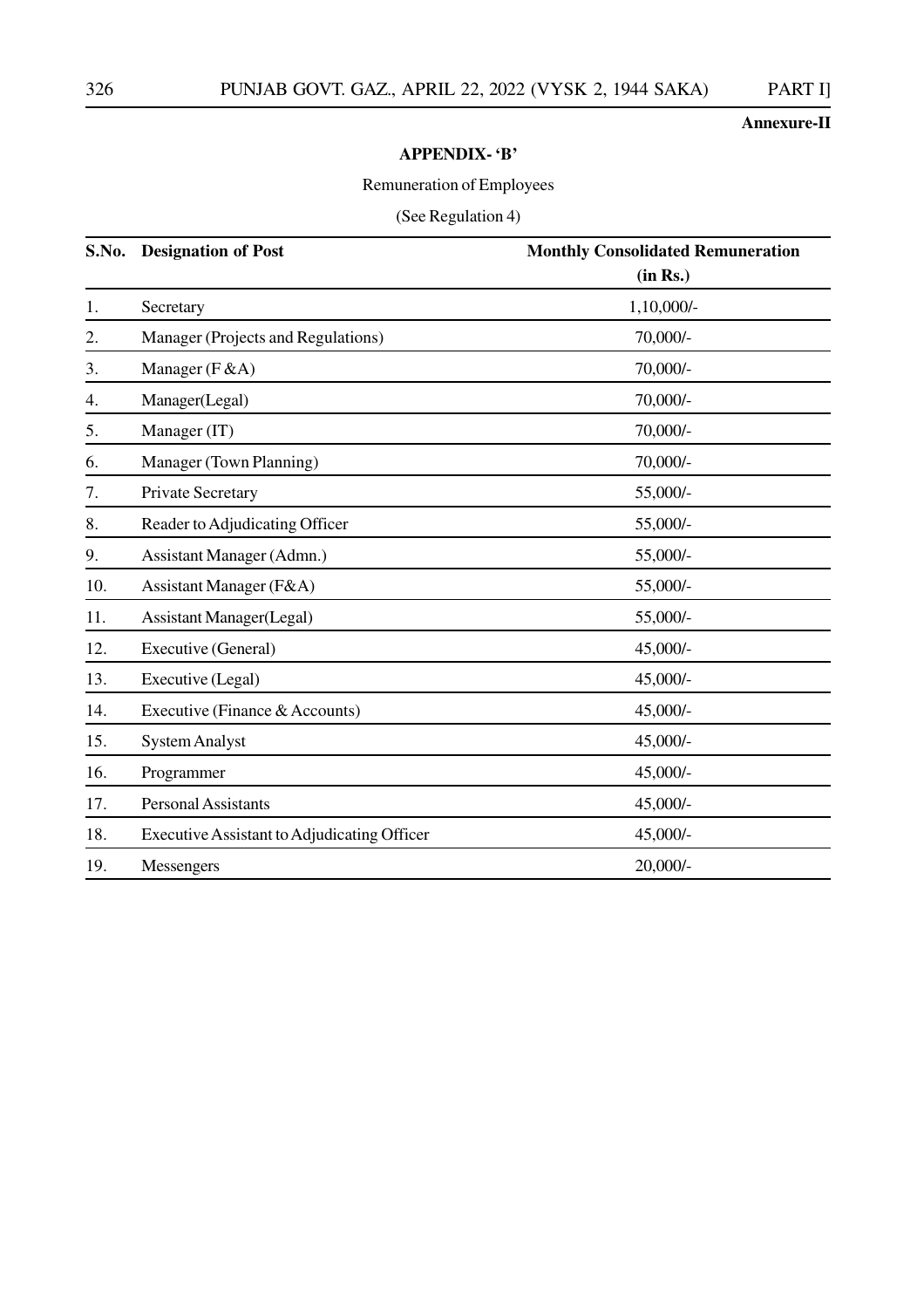#### **Annexure-III**

#### **APPENDIX- 'C'**

#### Educational Qualification, Experience and Other Conditions for Recruitment

#### (See Regulation 5)

- **A. Secretary.-** Recruitment to the post of Secretary shall be either
	- i. by deputation of a person who has held/holding a post equivalent to Additional Secretary of the State Government or above from Government Departments or Government undertakings or Public Sector undertakings or Public utilities or Autonomous bodies under the State Government having experience in General Administration.

Or

ii. by appointment of a person on contract basis having qualifications  $\&$  experience as below:-

#### **Minimum Educational Qualification:**

- a. Graduation in any discipline from a recognized university.
- b. Candidates must possess a certificate of having passed Punjabi at Matriculation level or equivalent or above.

#### **Experience:**

- a. At least 20 yrs experience in a senior managerial capacity in Administration or related fields.
- b. Candidates with experience of working in Government settings will be given preference.
- c. Should have good written and verbal communication skills.
- d. Working knowledge of Computers is essential.

#### **B. Manager (Projects and Regulations)-** Recruitment to the post shall be either -

- i. by deputation of a person who has held/holding a post equivalent to Deputy Secretary of the State Government or above from Government Departments or Government undertakings or Public Sector undertakings or Public utilities or Autonomous bodies under the State Government having experience in General Administration. Or
- ii. by appointment of a person on contract basis having qualifications  $\&$  experience as below:-

#### **Minimum Educational Qualification:**

- a. Graduation in any discipline from a recognized university.
- b. Candidates must possess a certificate of having passed Punjabi at Matriculation level or equivalent or above.

#### **Experience:**

- a. At least 10 yrs experience in a managerial capacity in Administration or related fields.
- b. Should have good written and verbal communication skills.
- c. Working knowledge of Computers is essential.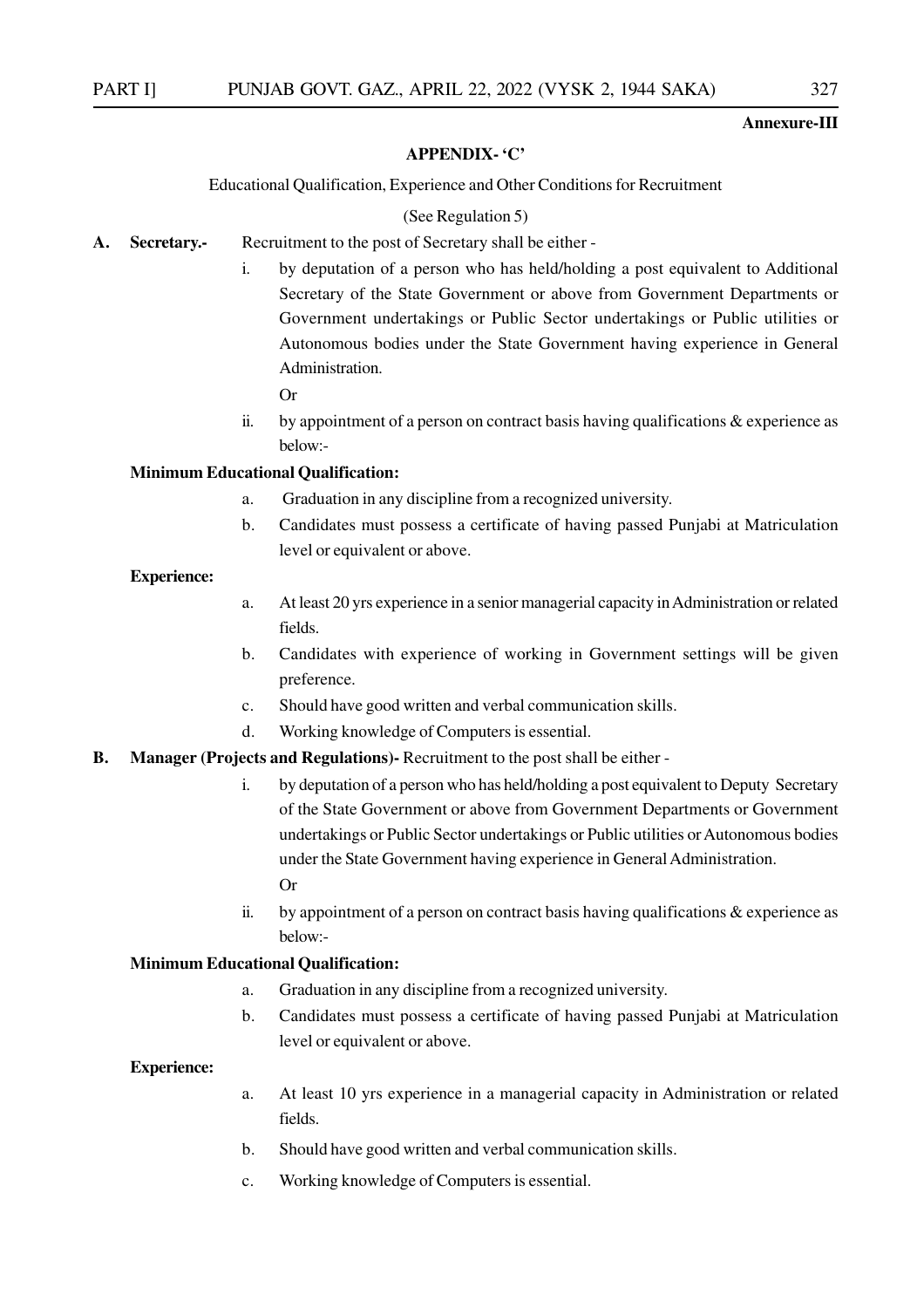# **C. Manager (F & A) -** Recruitment to the post shall be either:

i. by deputation of employees, from Government Departments or Government undertakings or Public Sector undertakings or Public utilities or Autonomous bodies under the State Government.

Or

ii. by appointment of a person on contract basis having qualifications & experience as below:-

#### *Minimum Educational Qualification:*

- a. M.Com. or MBA (Finance) or CA.
- b. Candidates must possess a certificate of having passed Punjabi at Matriculation level or equivalent or above.
- **Note:** For Government/Semi-Government employees 10 years experience after clearing SAS is essential

regardless of qualifications as at (a) above.

## *Experience:*

- a. At least 10 years experience in Government or in Semi-Government undertakings or in reputed Commercial establishments or Financial Institutions.
- b. Should have good written and verbal communication skills.
- c. A good knowledge of Financial Softwares is essential.
- **D. Manager (Legal).-** Recruitment to the post of Manager (Legal) shall be either:
	- i. by deputation of employees, from Government Departments or Government undertakings or Public Sector undertakings or Public utilities or Autonomous bodies under the State Government.
		- Or
	- ii. by appointment of a person on contract basis having qualifications  $\&$  experience as below:-

#### *Minimum Educational Qualification:*

- a. Professional Degree in Law from a recognized University.
- b. Candidates must possess a certificate of having passed Punjabi at Matriculation level or equivalent or above.

#### **Experience:**

- a. At least 10 years experience of legal practice or working in the Legal Wing in Government or in Semi Government organisations or in a law firm.
- b. Should have good written and verbal communication skills.
- c. Working knowledge of Computers is essential.
- **E. Manager (IT)-** Recruitment to the post shall be either:
	- i. by deputation of employees, from Government Departments or Government undertakings or Public Sector undertakings or Public utilities or Autonomous bodies under the State Government.

Or

ii. by appointment of a person on contract basis having qualifications  $\&$  experience as below:-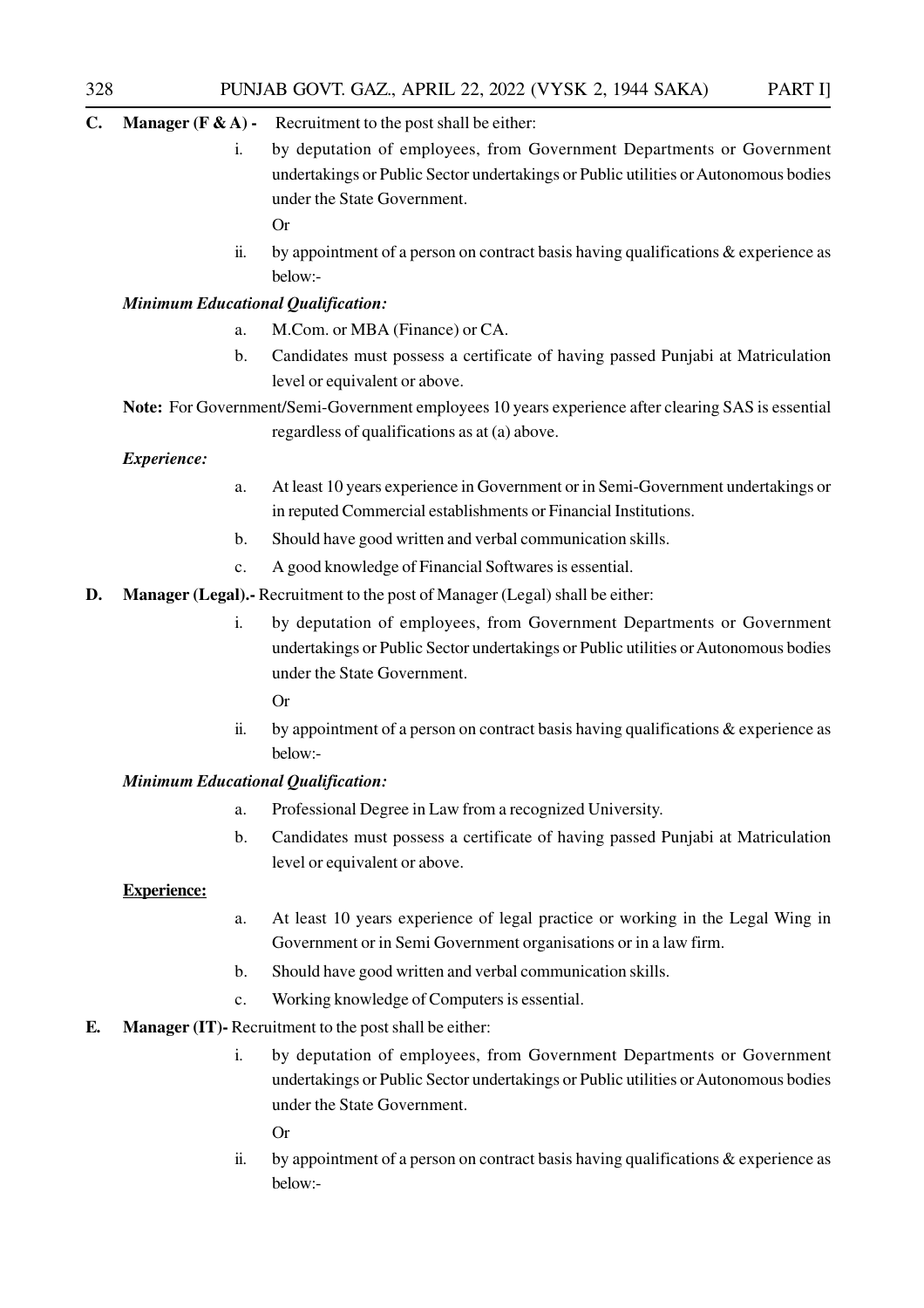#### *Minimum Educational Qualification:*

a. Regular Engineering Degree in Computer Science/Computer Engineering/ Information Technology/Electronics & Communication.

Or

Regular Post Graduate Degree in Computer Applications/Computer Science/ Computer Engineering/ Information Technology/Electronics & Communication.

b. Candidates must possess a certificate of having passed Punjabi at Matriculation level or equivalent or above.

#### *Experience:*

- a. Post qualification experience of 7 years in area of IT system implementation and project management.
- b. Experience in e-Governance projects would be an added advantage.
- c. Should have good written and verbal Communication skills.

**F. Manager (Town Planning)-** Recruitment to the post shall be by appointment of a person on contract basis having qualification and experience as below:-

#### *Minimum Educational Qualification:*

- a. Post Graduate Degree in the field of City/Urban/Regional Planning.
- b. Candidates must possess a certificate of having passed Punjabi at Matriculation level or equivalent or above.

#### *Experience*

- a. Atleast 5 years experience as Senior Town Planner or atleast 03 years as Chief Town Planner in the Government.
- b. Should have good written and verbal communication skills
- c. Working knowledge of computers is essential
- **G. Private Secretary-** Recruitment to the post shall be either:
	- i. by deputation of employees, from Government Departments or Government undertakings or Public Sector undertakings or Public utilities or Autonomous bodies under the State Government.
		- Or
	- ii. by appointment of a person on contract basis having qualifications  $\&$  experience as below:-

#### *Minimum Educational Qualification:*

- a. Graduation in any discipline from a recognized university.
- b. Candidates must possess a certificate of having passed Punjabi at Matriculation level or equivalent or above.

#### *Experience:*

a. 7 years experience of working as a Private Secretary or in a similar capacity with top management functionaries in Government or in Semi Government Organisations or in reputed commercial/private establishments.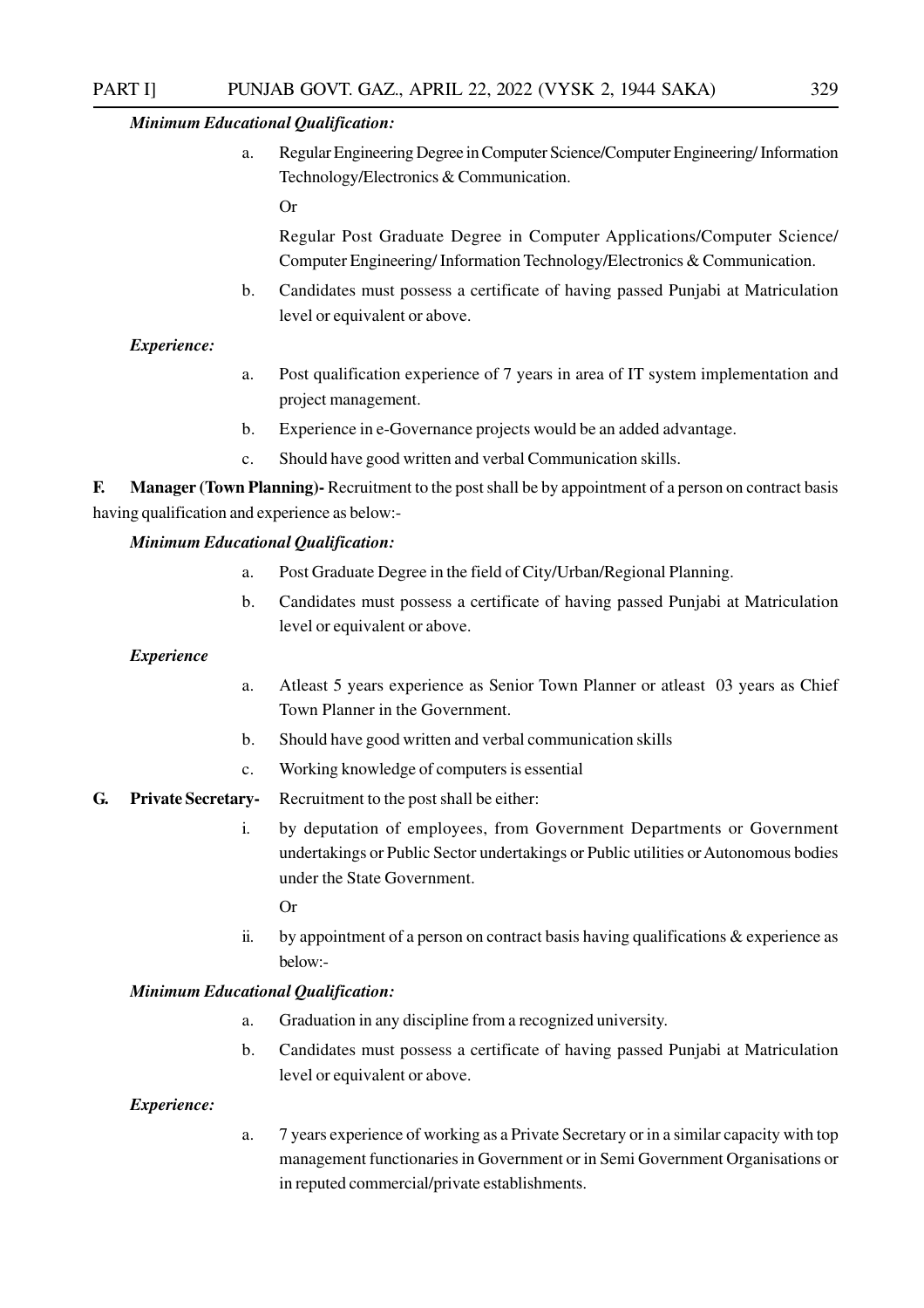- b. Should have good written and verbal communication skills, including preparing high impact reports using Power Point, Word and Excel.
- c. A very good knowledge of Computers is essential.
- **H. Reader to Adjudicating Officer-** Recruitment to the post shall be by appointment of a person on contract basis having qualification and experience as below:-

#### *Minimum Educational Qualification:*

- a. Graduation in any discipline from a recognized University.
- b. Candidates must possess a certificate of having passed Punjabi at Matriculation level or equivalent or above

#### *Experience*

- a. Minimum 7 years working experience of Judicial Courts as Reader or in a similar capacity.
- b. Should have good written and verbal communication skills, including preparing high impact report using Power Point, Word, Excel.
- c. A very good knowledge of computers is essential.
- **I. Assistant Manager (Admn.)-** Recruitment to the post shall be either:
	- i. by deputation of employees, from Government Departments or Government undertakings or Public Sector undertakings or Public utilities or Autonomous bodies under the State Government.

Or

ii. by appointment of a person on contract basis having qualifications  $\&$  experience as below:-

#### *Minimum Educational Qualification:*

- a. Graduation in any discipline from a recognized university.
- b. Candidates must possess a certificate of having passed Punjabi at Matriculation level or equivalent or above.

#### *Experience:*

- a. At least 5 years experience in a supervisory capacity in administration or related fields.
- b. Should have good written and verbal communication skills.
- c. Good knowledge of Computers is essential.
- **J. Asstt. Manager (F&A) -** Recruitment to the post shall be either:
	- i. by deputation of employees, from Government Departments or Government undertakings or Public Sector undertakings or Public utilities or Autonomous bodies under the State Government

Or

ii. by appointment of a person on contract basis having qualifications  $\&$  experience as below:-.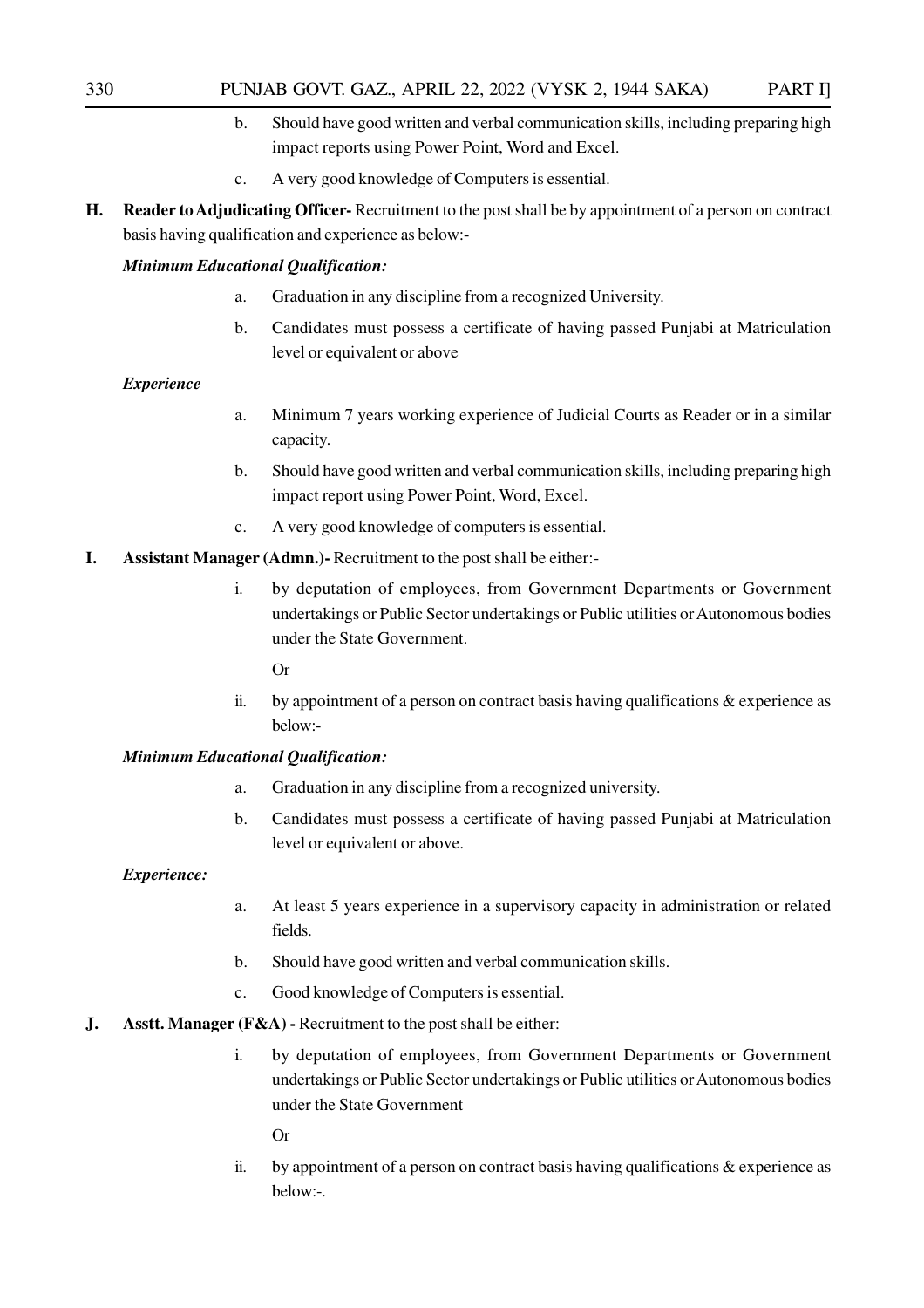#### *Minimum Educational Qualification:*

- a. B.Com. Degree or MBA (Finance) from a recognized university.
- b. Candidates must possess a certificate of having passed Punjabi at Matriculation level or equivalent or above.
- **Note:** For Government/Semi-Government employees 5 years experience after clearing SAS is essential regardless of qualifications as at (a) above.

#### *Experience:*

- a. At least with 5 years experience in Government or in Semi-Government undertaking or reputed Commercial establishments or in financial institutions.
- b. Should have good written and verbal communication skills.
- c. A good knowledge of Financial Softwares is essential.
- **K. Assistant Manager(Legal)-** Recruitment to the post shall be either:
	- i. by deputation of employees, from Government Departments or Government undertakings or Public Sector undertakings or Public utilities or Autonomous bodies under the State Government.

Or

ii. by appointment of a person on contract basis having qualifications  $\&$  experience as below:-.

#### *Minimum Educational Qualification:*

- a. Professional Degree in Law from a recognized university.
- b. Candidates must possess a certificate of having passed Punjabi at Matriculation level or equivalent or above.

#### *Experience:*

- a. At least 5 years experience of legal practice or working in the Legal Wing in Government or in Semi Government organisations or in a law firm.
- b. Should have good written and verbal communication skills.
- c. Working knowledge of Computer is essential.
- **L. Executive (General)-**Recruitment to the post shall be either:
	- i. by deputation of employees, from Government Departments or Government undertakings or Public Sector undertakings or Public utilities or Autonomous bodies under the State Government.

Or

ii. by appointment of a person on contract basis having qualifications  $\&$  experience as below:-.

#### *Minimum Educational Qualification:*

- a. Graduation in any discipline from a recognized university.
- b. Candidates must possess a certificate of having passed Punjabi at Matriculation level or equivalent or above.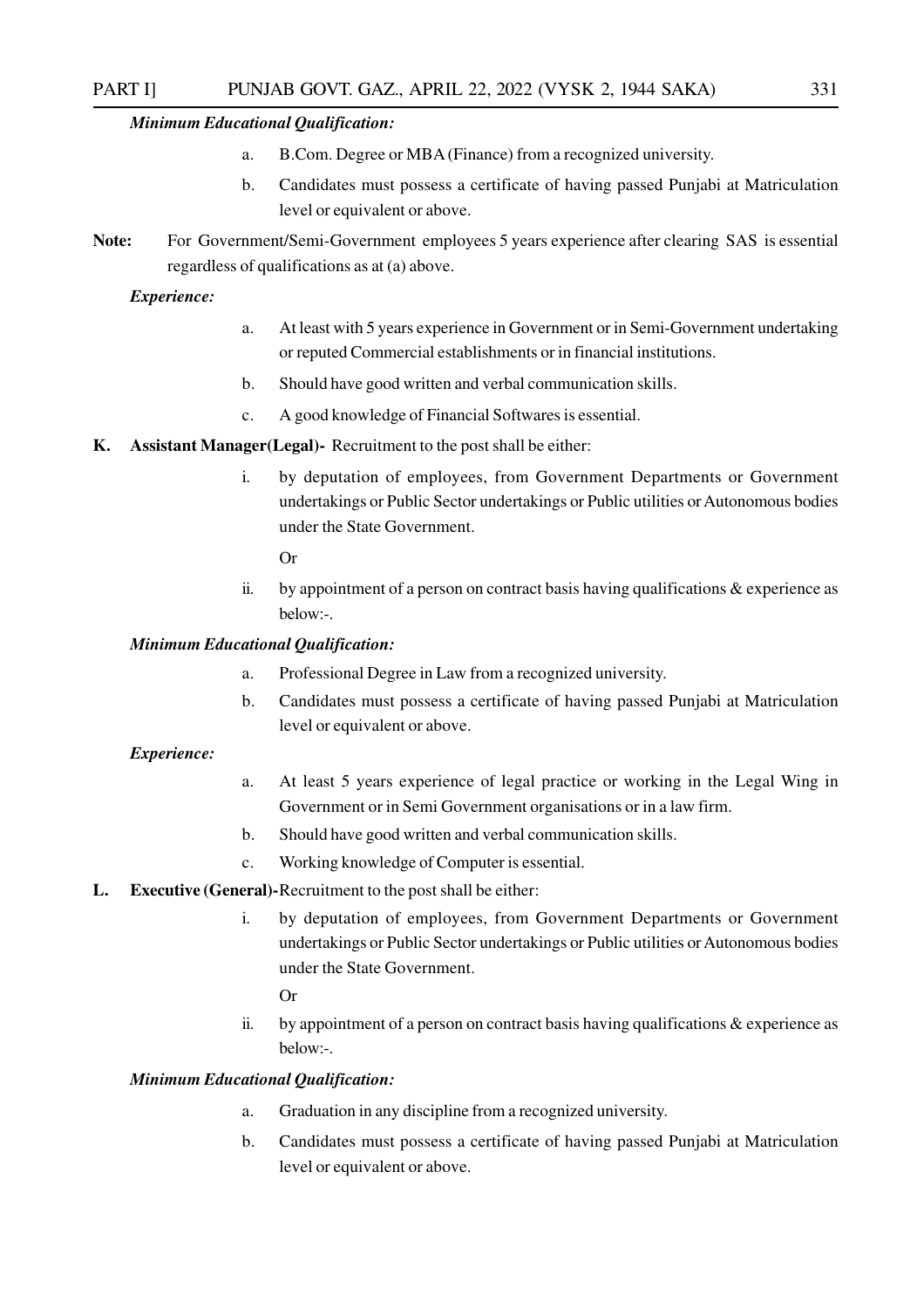#### *Experience:*

- a. At least 3 years experience of working in a Government or in Semi-Government or private/Commercial establishments.
- b. Working knowledge of Computers is essential.
- **M. Executive (Legal) -** Recruitment to the post shall be either:
	- i. by deputation of employees, from Government Departments or Government undertakings or Public Sector undertakings or Public utilities or Autonomous bodies under the State Government.

Or

ii. by appointment of a person on contract basis having qualifications  $\&$  experience as below:-.

#### *Minimum Educational Qualification:*

- a. Professional degree in law from a recognised university.
- b. Candidates must possess a certificate of having passed Punjabi at Matriculation level or equivalent or above.

#### *Experience:*

- a. At least 3 years experience of legal practice or working in the Legal Wing in Government or in Semi Government organizations or in a law firm.
- b. Should have good written and verbal communication skills.
- c. Working knowledge of Computers is essential.
- **N. Executive (Finance & Accounts)-** Recruitment to the post shall be either:
	- i. by deputation of employees, from Government Departments or Government undertakings or Public Sector undertakings or Public utilities or Autonomous bodies under the State Government.
		- Or
	- ii. by appointment of a person on contract basis having qualifications  $\&$  experience as below:-.

#### *Minimum Educational Qualification:*

- a. Graduation in Commerce from a recognized university.
- b. Candidates must possess a certificate of having passed Punjabi at Matriculation level or equivalent or above.

#### *Experience:*

- a. At least 3 years experience in accounts related matters in Government or in Semi-Government/ Reputed Commercial establishments or in financial institutions.
- b. Should have good written and verbal communication skills.
- c. A good knowledge of Financial Softwares is essential.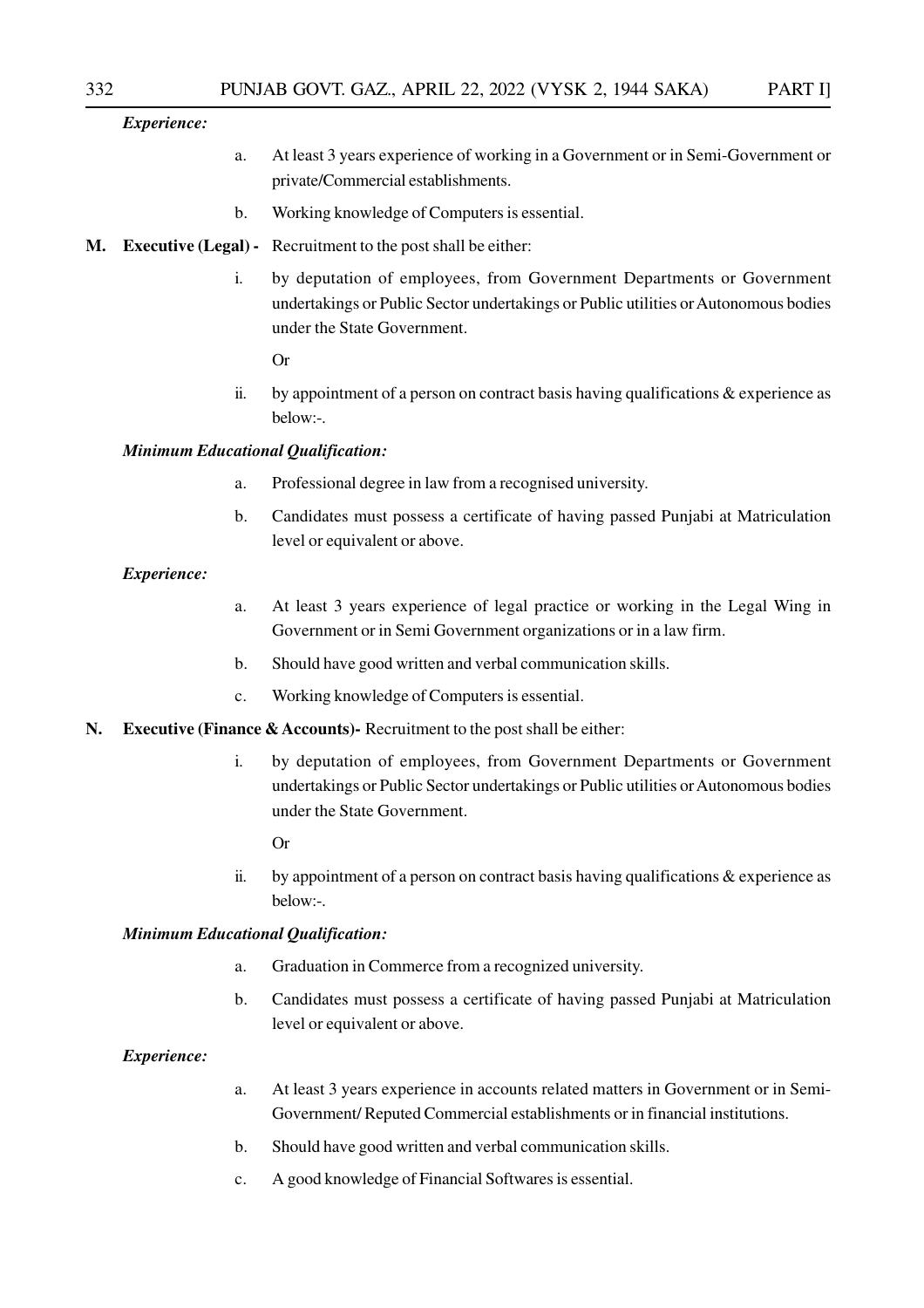#### **O. System Analyst.-** Recruitment to the post shall be either:

i. by deputation of employees, from Government Departments or Government undertakings or Public Sector undertakings or Public utilities or Autonomous bodies under the State Government.

Or

ii. by appointment of a person on contract basis having qualifications  $\&$  experience as below:-.

#### *Minimum Educational Qualification:*

a. Regular Degree in Engineering in Computer Science/Computer Engineering/ Information Technology/Electronics & Communication.

Or

Regular PG Degree in Computer Applications/Computer Science/Computer Engineering/ Information Technology/Electronics & Communication.

Or

Regular Graduation in any Field with atleast one year diploma in Computer/IT related courses.

b. Candidates must possess a certificate of having passed Punjabi at Matriculation level or equivalent or above.

*Experience:*

- a. Post qualification experience of 5 years in field of Information Technology with experience in IT Application Development/ Infrastructure Management/ Network Administration etc.
- b. Experience in e-Governance projects would be an added advantage
- c. Should have good written and verbal Communication skills.
- **P. Programmer.-** Recruitment to the post shall be either:
	- i. by deputation of employees, from Government Departments or Government undertakings or Public Sector undertakings or Public utilities or Autonomous bodies under the State Government.

Or

ii. by appointment of a person on contract basis having qualifications  $\&$  experience as below:-.

#### *Minimum Educational Qualification:*

a. Regular Degree in Engineering in Computer Science/Computer Engineering/ Information Technology/Electronics & Communication.

Or

Regular PG Degree in Computer Applications/Computer Science/ Computer Engineering/ Information Technology/Electronics & Communication

Or

Regular Graduation in any Field with atleast one year diploma in Computer/IT related courses.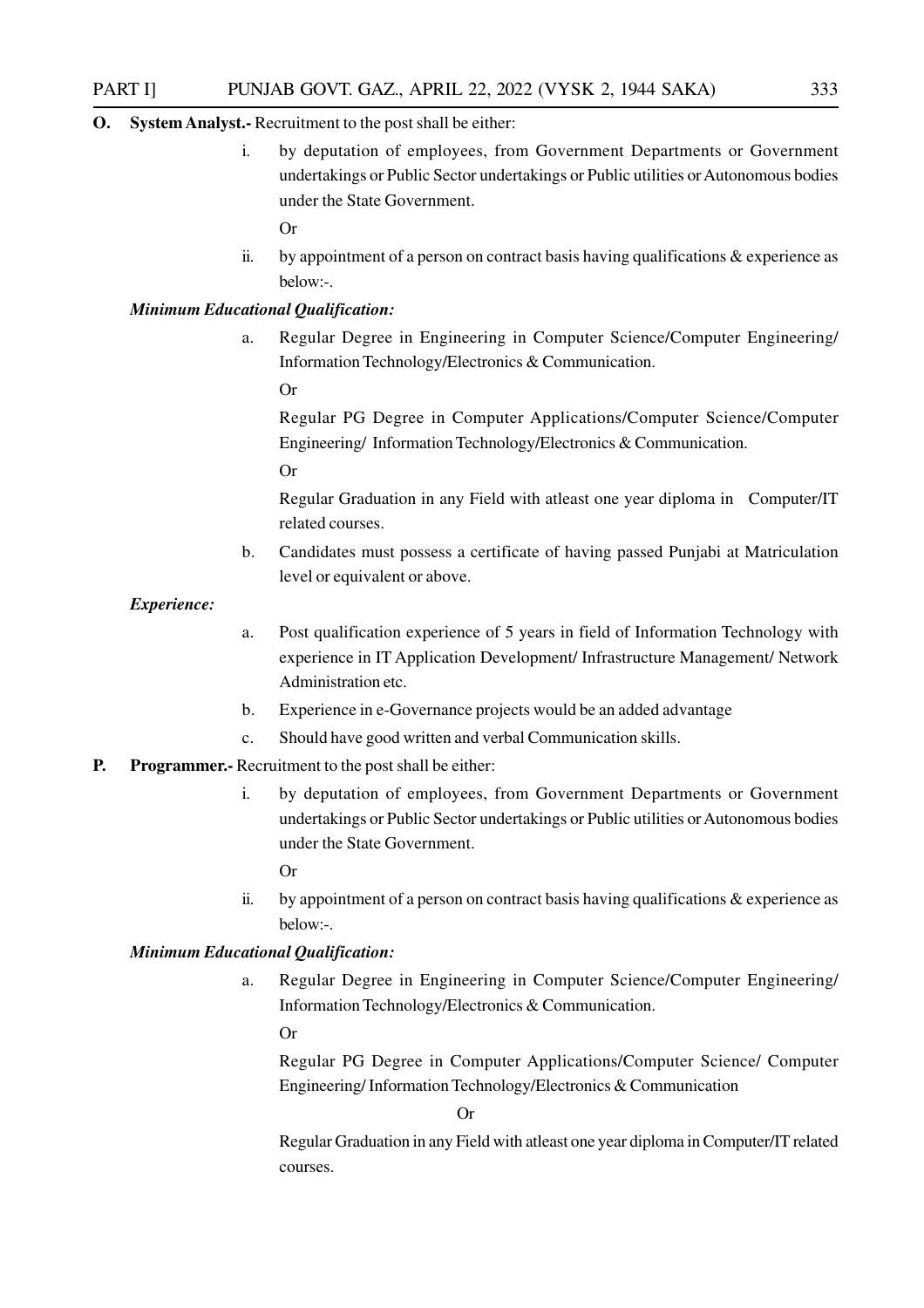b. Candidates must possess a certificate of having passed Punjabi at Matriculation level or equivalent or above.

*Experience:*

- a. Post qualification experience of 3 years in field of Information Technology with experience in area of Application Development, designing and testing.
- b. Experience of working in development technologies .Net, SQL, PL SQL would be an added advantage.
- **Q. Personal Assistant -** Recruitment to the post shall be either:
	- i. by deputation of employees, from Government Departments or Government undertakings or Public Sector undertakings or Public utilities or Autonomous bodies under the State Government.

Or

ii. by appointment of a person on contract basis having qualifications  $\&$  experience as below:-.

#### *Minimum Educational Qualification:*

- a. Graduation in any discipline from a recognized university.
- b. Candidates must possess a certificate of having passed Punjabi at Matriculation level or equivalent or above.

#### *Experience:*

- a. 3 years experience of working as a Personal Assistant or in a similar capacity in Government or in Semi Government organisations or in a commercial/private establishment of repute.
- b. Should have certificate from existing employer/recognized institution, about proficiency in English Shorthand of 80 words per minute or a speed 40 words of English per minute on Laptop/Computer.
- c. Prior experience of working in Legal Sector would be an added advantage.
- **R. Executive Assistant to Adjudicating Officer** Recruitment to the post shall be by appointment of a person on contract basis having qualification and experience as below:-

#### *Minimum Educational Qualification:*

- a. Graduation in any discipline from a recognized University.
- b. Candidates must possess a certificate of having passed Punjabi at Matriculation level or equivalent or above.

#### *Experience*

- a. 7 years experience of working as a Private Secretary or in a similar capacity with top management functionaries in Government or in Semi Government Organizations or in reputed commercial/private establishments.
- b. Should have certificate from existing employer/recognized institution about proficiency in English Shorthand of 80 words per minute and a speed 40 words of English per minute on Laptop/Computer.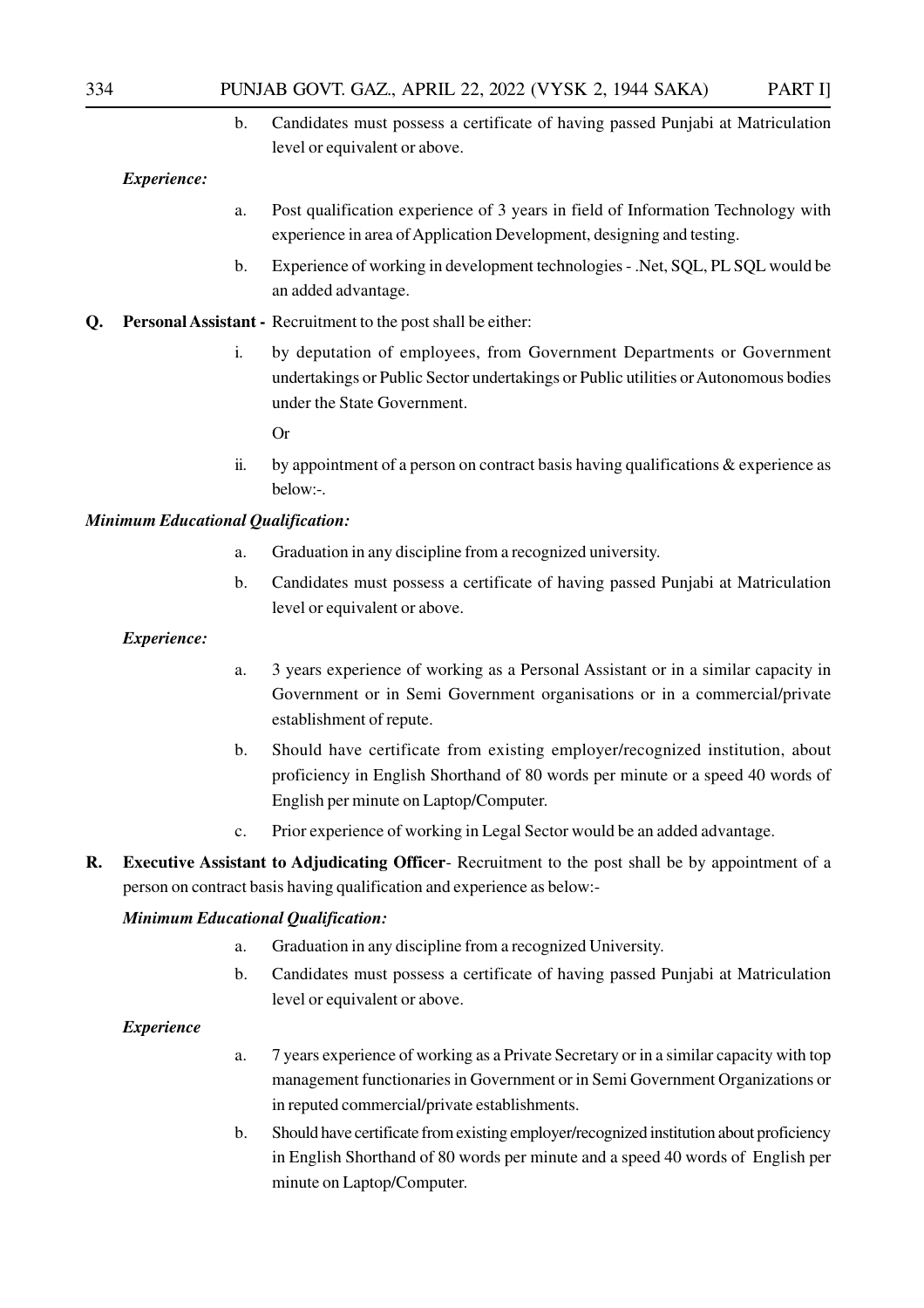#### PART I] PUNJAB GOVT. GAZ., APRIL 22, 2022 (VYSK 2, 1944 SAKA) 335

- c. Experience of working on computers is essential.
- d. Prior experience of working in Legal Sector would be an added advantage.
- **S. Messengers-** Recruitment to the post shall be either:
	- i. by deputation of employees, from Government Departments or Government undertakings or Public Sector undertakings or Public utilities or Autonomous bodies under the State Government.

Or

ii. by appointment of a person on contract basis having qualifications & experience as below:-

#### *Minimum Educational Qualification:*

- a. 10+2 class pass.
- b. Candidates must possess a certificate of having passed Punjabi at Matriculation level or equivalent or above.

Sd/-

#### **NAVREET SINGH KANG,**

(Chairperson) The 24th March, 2022 Real Estate Regulatory Authority, Punjab

*2552/4-2022/Pb. Govt. Press, S.A.S. Nagar*